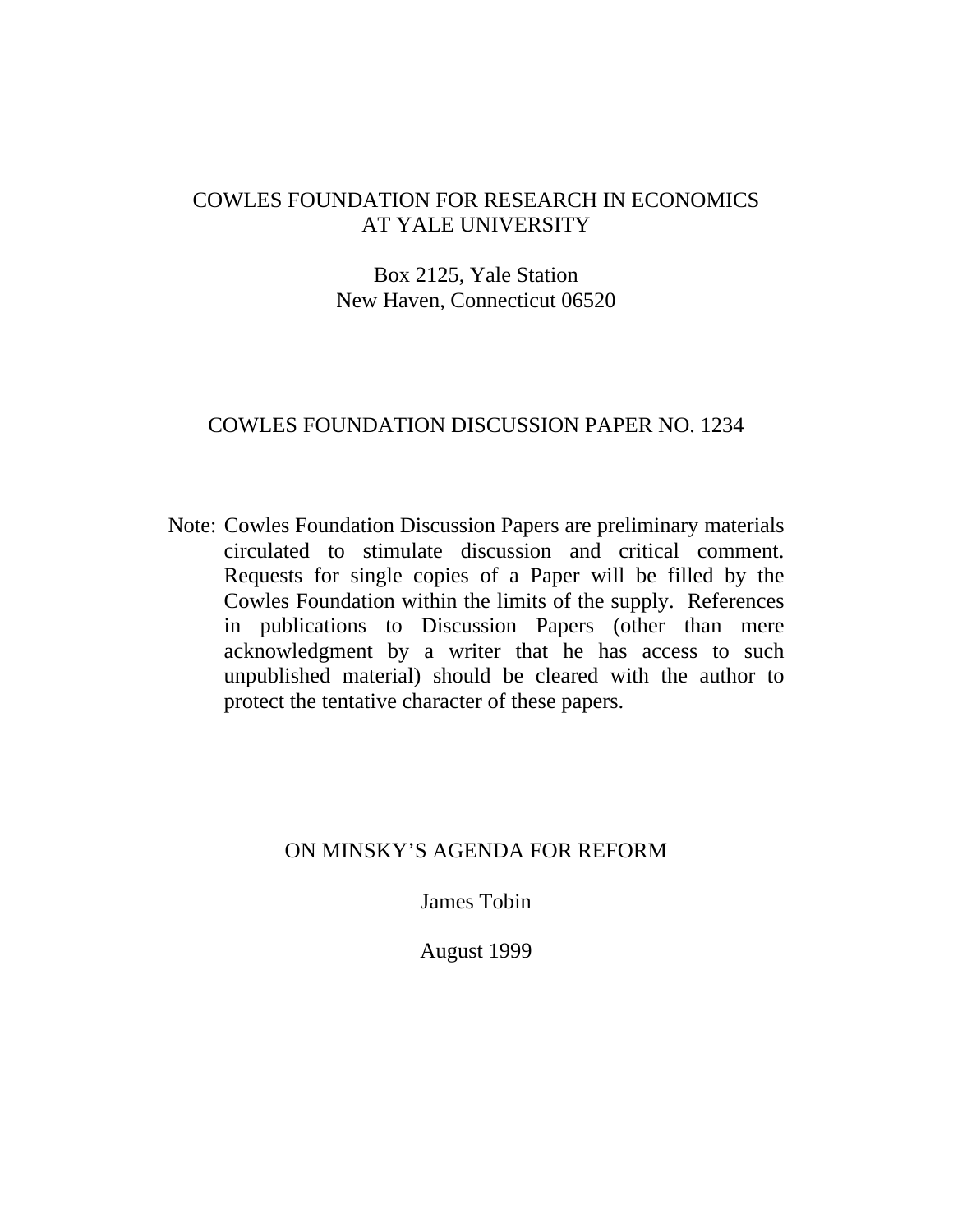Minsky Conference Levy Institute of Bard College April 21, 1999

# **On Minsky's Agenda for Reform**

James Tobin

In economics, theory and policy are intimately related. Policy recommendations are derived from theory, and in turn theory is revealed by dicta regarding policy. Chapter 13 of Minsky's *Stabilizing an Unstable Economy* is an unusually complete design. Here is Hy Minsky's conception of a stable, prosperous, efficient, equitable capitalist system. It is the final chapter of his 1986 book, and I found it the most revealing exposition of Minsky's theory and his differences from other versions of Keynesian economics. It is an ambitious and comprehensive manifesto.

Minsky's objective is no less than to design a self-regulated system, one that does not depend on frequent discretionary policy moves, whether by central banks, finance ministries, regulators, or legislatures. It is not that Minsky is fashionably advocating rules for policy-makers rather than discretion. It is not that he is trusting an Adam Smith-Gerard Debreu Invisible Hand, although he does see an indispensable role for market competition and proposes a number of institutions to protect and promote it. It is not that he derogates the roles of government, either micro or macro. To the contrary, his self-regulating capitalist economy depends for its stability on Big Government, the source of macroeconomic built-in counter-cyclical variations of aggregate demand and thus of profits.

The federal government, according to Minsky, should account for about 20% of fullemployment GDP. Full employment he identifies with 6% unemployment, although he surely and gladly would now revise that downward in the light of recent experience. Anyway, he rejects the current practice of monetary policy, guessing at the "NAIRU" and trying to get there and stay there by variation of money-market interest rates. Instead, he wants the government to be the employer of last resort at a fixed minimal money wage rate — via a combination of New Deal type measures, Works Progress Administration (WPA), Civilian Conservation Corps (CCC), National Youth Administration (NYA). By this device, the built-in stability effects of fiscal policy are enhanced by the variations of applicants for the guaranteed jobs, and the nomimal wage and price level are stabilized. There are a good many practical difficulties in this proposal, but they are probably surmountable. Research on the idea continues right here at this Institute. Whether, as Minsky hoped, this self-regulating mechanism dispenses with the need for monetary and fiscal responses to macroeconomic events, is I think still uncertain.

Minsky thought that Big Government stabilizes because it is comparable in size to Profits, the macro dynamo of capitalism. A more traditional Keynesian would explain built-in stabilizers by aggregate demand multipliers and the investment/saving nexus, but of course profits and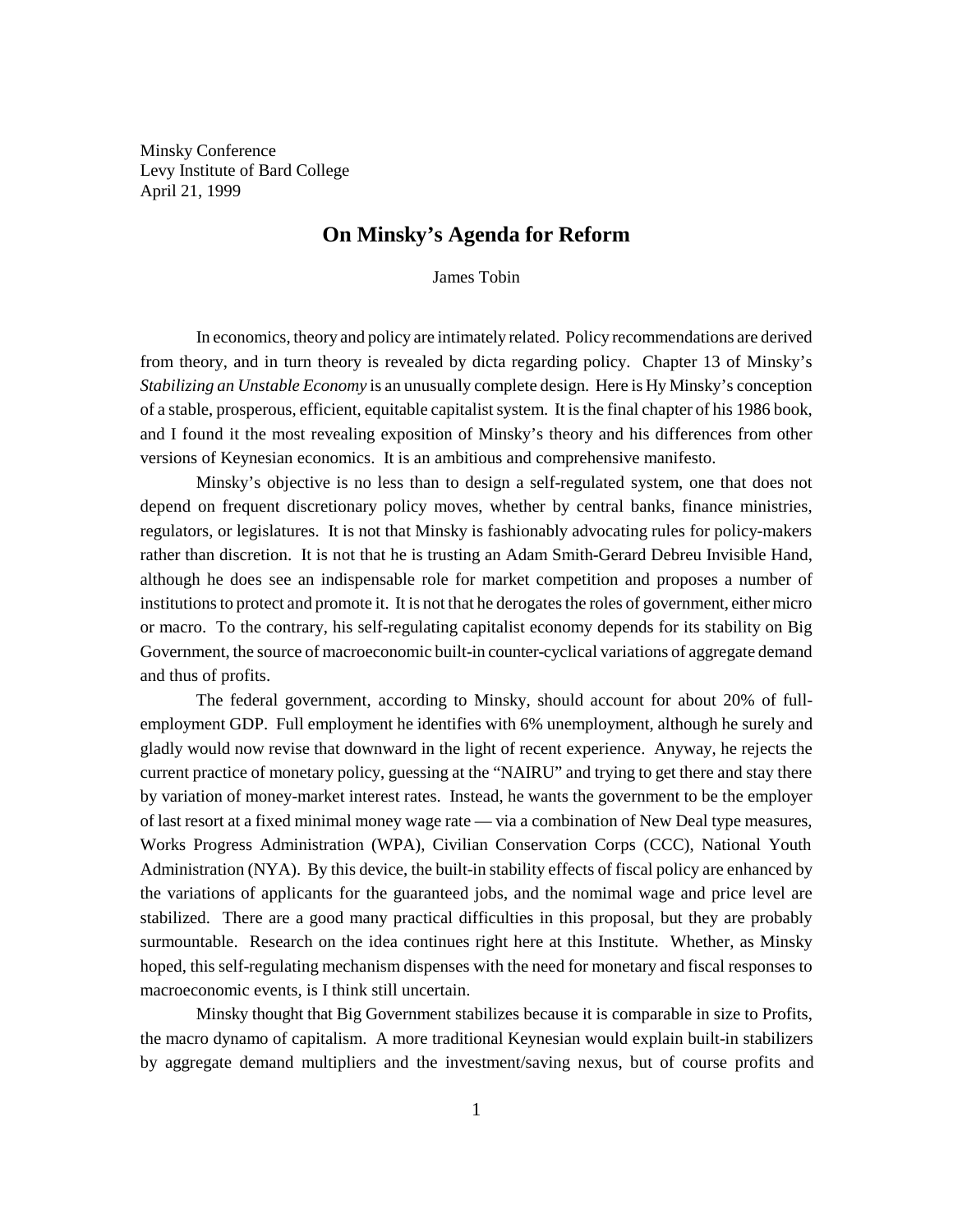aggregate demand move together, and so do saving and investment. So this may be distinction without difference.

Minsky expected and favored balancing the budget when the economy is operating at full employment, with deficits and surpluses reflecting only cyclical aberrations. Relying on his automatic government employment mechanism to stabilize nominal wage and prices — levels, not rates of inflation — Minsky opposed indexation of any government (or private) monetary transactions.

As we know, Minsky regarded capitalist financial markets and institutions as the principal agents of instability, and much of his new architecture is financial reform. Taking the Federal Reserve, or any other central bank, out of the business of macroeconomic stabilization, in accordance with the proposals just discussed, is one step. In Minsky's view, it's a dangerous mistake to try to stabilize the economy by affecting interest rates and asset prices. That itself feeds speculation, in his view. Minsky would have the Fed vary nominal interest rates much less, and for less macroeconomic purposes. Furthermore, his prescription of budget balance across business cycles would tend to hold federal debt constant relative to GDP and stabilize the interest rate term structure.

Yet Minsky foresees important roles for the central bank, some revived from earlier practice, some new. Minsky wants to revive the discount window as the major source of bank reserves, downgrading open market operations in federal debt instruments. (If current predictions of federal surpluses are correct, this may happen anyway in the next 15 to 20 years.) Minsky likes real bills, specific to-the-asset lending, and he thinks it would be healthy for the Fed and the commercial banks to join in this type of finance. It would be a good role for small banks and maybe even for regional Federal Reserve Banks (otherwise redundant).

Minsky would make the Federal Reserve responsible for the entire financial system, not just money markets and depository institutions. The Fed would supplant other state and federal regulatory authorities. All financial enterprises, not just banks, would have access to Federal Reserve loans and advances. Glass-Steagall and other arbitrary divisions of financial turf, most dating from early New Deal laws, would be erased. Tax laws and other regulations would preserve financial firms varying in size, purpose, and location.

In Minsky's view, the corporation has been the source of most of the perils of instability in modern capitalism. The basic reason is the inherent riskiness of long-lasting special purpose physical capital assets. In comparison, wealth-owners want earlier liquidation. Equity markets appear to reconcile these differences, but only by inviting great waves of speculation. Minksy wants to remove the tax incentives for leveraging equity or long-term bond positions — deductibility of corporate interest. Indeed he wants to abolish corporate income taxation and impute undistributed profits to individual share-owners as taxable by personal income tax. He decries any "too big to fail" safety nets, easing the pain by simplifying bankruptcy proceedings. The speculative and Ponzi finance involved in so-called hedge funds (not to be confused with Minsky's approved hedge finance) would doubtless persuade Minsky to advocate stronger measures. He would not shrink from having the Fed regulate adventurous financial enterprises. Recent events, like the debacle of